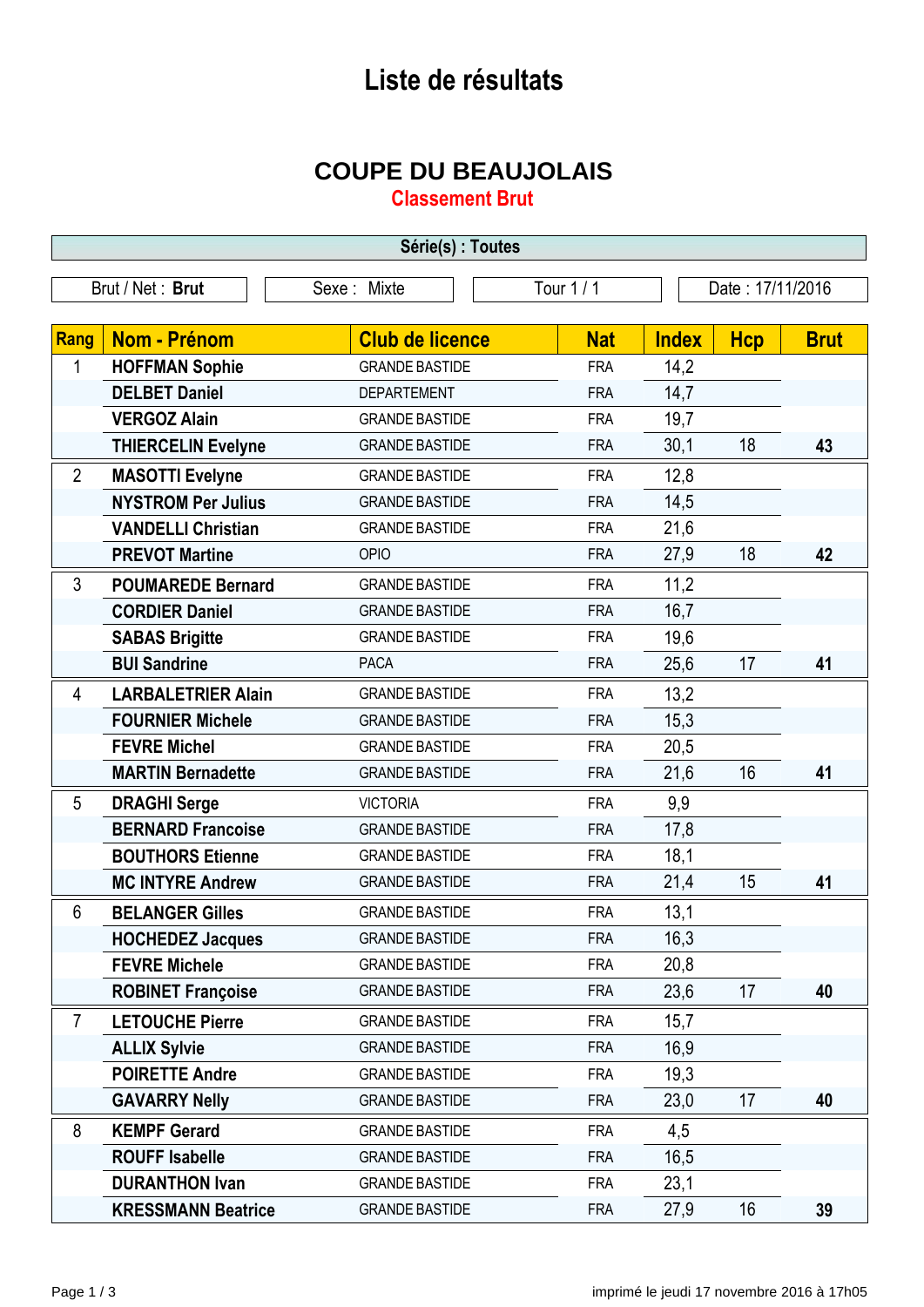| <b>Rang</b> | <b>Nom - Prénom</b>          | <b>Club de licence</b> | <b>Nat</b> | <b>Index</b> | <b>Hcp</b> | <b>Brut</b> |
|-------------|------------------------------|------------------------|------------|--------------|------------|-------------|
| 9           | <b>CORDIER Marie</b>         | <b>GRANDE BASTIDE</b>  | <b>FRA</b> | 16,2         |            |             |
|             | <b>HAUSTGEN Michel</b>       | <b>GRANDE BASTIDE</b>  | <b>FRA</b> | 16,2         |            |             |
|             | <b>GOTTA Roberto</b>         | <b>GRANDE BASTIDE</b>  | <b>FRA</b> | 18,8         |            |             |
|             | <b>POIRETTE Marcelle</b>     | <b>GRANDE BASTIDE</b>  | <b>FRA</b> | 24,9         | 17         | 39          |
| 10          | <b>DOMEREGO Josiane</b>      | <b>GRANDE BASTIDE</b>  | <b>FRA</b> | 13,3         |            |             |
|             | <b>AUBERT André</b>          | <b>GRANDE BASTIDE</b>  | <b>FRA</b> | 16,8         |            |             |
|             | <b>ROBINET Jean-Pierre</b>   | <b>GRANDE BASTIDE</b>  | <b>FRA</b> | 17,8         |            |             |
|             | <b>CLARION Danielle</b>      | <b>GRANDE BASTIDE</b>  | <b>FRA</b> | 22,9         | 16         | 38          |
| 11          | <b>BORELLY Christiane</b>    | <b>GRANDE BASTIDE</b>  | <b>FRA</b> | 11,7         |            |             |
|             | <b>ARMANDONI Roger</b>       | <b>GRANDE BASTIDE</b>  | <b>FRA</b> | 13,9         |            |             |
|             | <b>CINQUIN Jean Francois</b> | <b>GRANDE BASTIDE</b>  | <b>FRA</b> | 29,8         |            |             |
|             | <b>YY</b>                    |                        |            | 54           | 22         | 38          |
| 12          | <b>LEONARD Guy</b>           | <b>GRANDE BASTIDE</b>  | <b>FRA</b> | 9,2          |            |             |
|             | <b>BETTIN Christian</b>      | <b>GRANDE BASTIDE</b>  | <b>FRA</b> | 13,8         |            |             |
|             | <b>PERRISSOL Claude</b>      | <b>GRANDE BASTIDE</b>  | <b>FRA</b> | 19,2         |            |             |
|             | <b>DAMIANO Catherine</b>     | <b>GRANDE BASTIDE</b>  | <b>FRA</b> | 33,5         | 17         | 38          |
| 13          | <b>VARGAS Alain</b>          | <b>GRANDE BASTIDE</b>  | <b>FRA</b> | 11,0         |            |             |
|             | <b>NYSTROM Elisabeth</b>     | <b>GRANDE BASTIDE</b>  | <b>FRA</b> | 12,8         |            |             |
|             | <b>COTTO Louis</b>           | <b>GRANDE BASTIDE</b>  | <b>FRA</b> | 21,3         |            |             |
|             | <b>BOURG Sylvie</b>          | <b>PROVENCAL</b>       | <b>FRA</b> | 27,7         | 17         | 38          |
| 14          | <b>MAURER Philippe</b>       | <b>BUSSY</b>           | <b>FRA</b> | 10,4         |            |             |
|             | <b>THIERCELIN Sylvain</b>    | <b>GRANDE BASTIDE</b>  | <b>FRA</b> | 17,9         |            |             |
|             | <b>VERGOZ Elaine</b>         | <b>GRANDE BASTIDE</b>  | <b>FRA</b> | 19,2         |            |             |
|             | <b>CARDINAUD Eva</b>         | <b>GRANDE BASTIDE</b>  | <b>FRA</b> | 32,8         | 19         | 38          |
| 15          | <b>VARGAS Josette</b>        | <b>GRANDE BASTIDE</b>  | <b>FRA</b> | 14,0         |            |             |
|             | <b>ROUZAUD Jacques</b>       | <b>GRANDE BASTIDE</b>  | <b>FRA</b> | 15,0         |            |             |
|             | <b>ANTOMARCHI Gilbert</b>    | <b>DEPARTEMENT</b>     | <b>FRA</b> | 19,2         |            |             |
|             | <b>ROCCA Monique</b>         | <b>GRANDE BASTIDE</b>  | <b>FRA</b> | 22,0         | 16         | 37          |
| 16          | <b>ROQUET Gerard</b>         | <b>MOLIETS</b>         | <b>FRA</b> | 9,9          |            |             |
|             | <b>VANDELLI Kyung Im</b>     | <b>GRANDE BASTIDE</b>  | <b>FRA</b> | 15,3         |            |             |
|             | <b>DAMIANO Jacques</b>       | <b>GRANDE BASTIDE</b>  | <b>FRA</b> | 17,0         |            |             |
|             | <b>ASTOUX Marie-Agnès</b>    | <b>GRANDE BASTIDE</b>  | <b>FRA</b> | 26,5         | 15         | 37          |
| 17          | <b>HOFFMAN Patrick</b>       | <b>GRANDE BASTIDE</b>  | <b>FRA</b> | 7,1          |            |             |
|             | <b>TRUEBA Marie-Chantal</b>  | <b>GRANDE BASTIDE</b>  | <b>FRA</b> | 14,7         |            |             |
|             | <b>ANDRIEUX Andre</b>        | <b>GRANDE BASTIDE</b>  | <b>FRA</b> | 18,0         |            |             |
|             | <b>BOURG Yves</b>            | <b>PROVENCAL</b>       | <b>FRA</b> | 45           | 17         | 37          |
| 18          | <b>SAGOT Patrick</b>         | <b>GRANDE BASTIDE</b>  | <b>FRA</b> | 12,4         |            |             |
|             | <b>DUFAY Christian</b>       | <b>GRANDE BASTIDE</b>  | <b>FRA</b> | 18,9         |            |             |
|             | <b>VIALE Joelle</b>          | <b>GRANDE BASTIDE</b>  | <b>FRA</b> | 19,4         |            |             |
|             | <b>DURANTHON Rejane</b>      | <b>GRANDE BASTIDE</b>  | <b>FRA</b> | 27,8         | 18         | 37          |
| 19          | <b>GREARD Jean-Pierre</b>    | <b>GRANDE BASTIDE</b>  | <b>FRA</b> | 11,7         |            |             |
|             | <b>BOUTHORS Dominique</b>    | <b>GRANDE BASTIDE</b>  | <b>FRA</b> | 13,8         |            |             |
|             | <b>ATTAL Gilbert</b>         | <b>GRANDE BASTIDE</b>  | <b>FRA</b> | 18,2         |            |             |
|             | <b>BETTIN Eliane</b>         | <b>GRANDE BASTIDE</b>  | <b>FRA</b> | 28,4         | 16         | 37          |